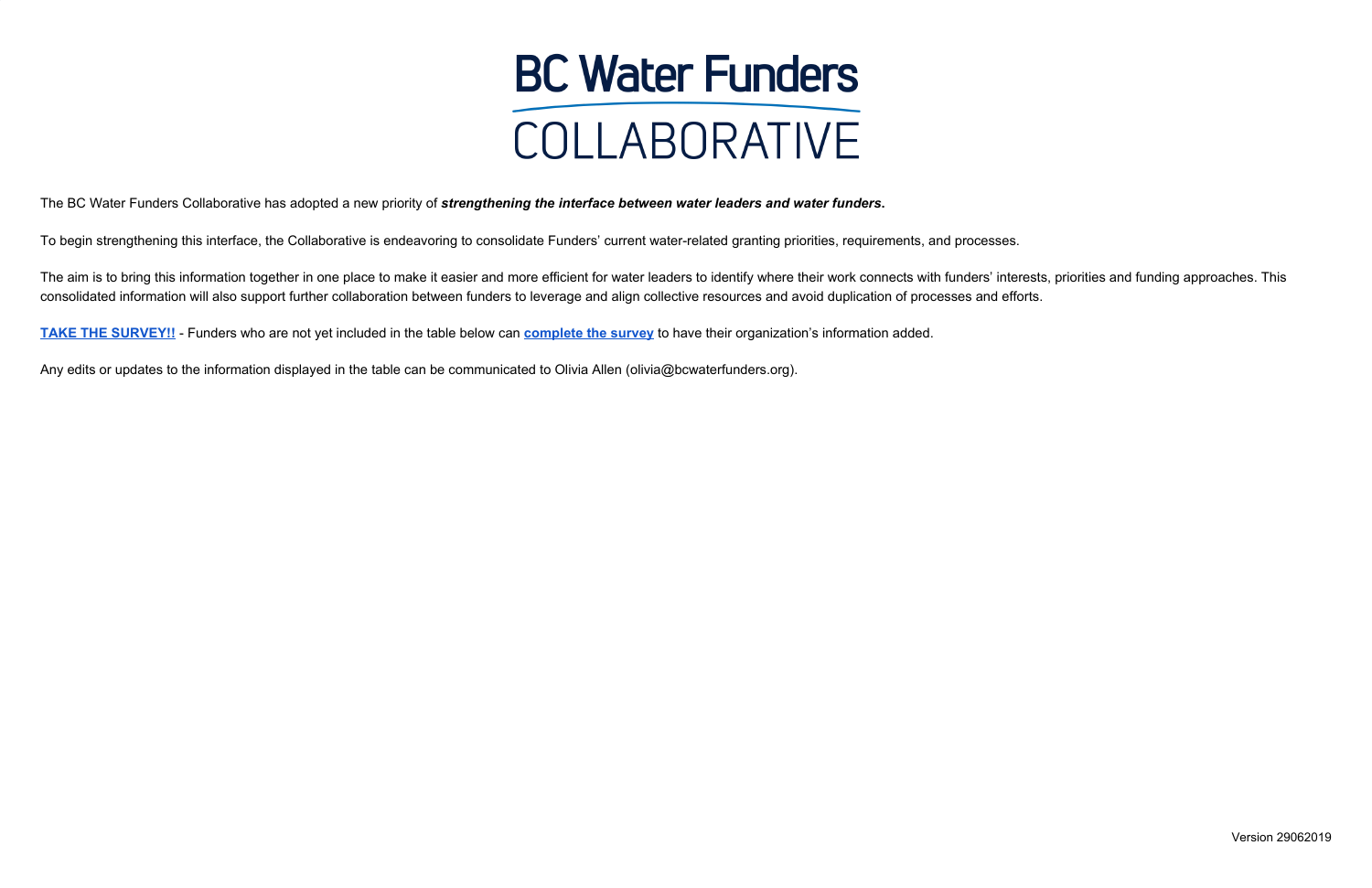| ranting<br><b>rocess</b> | <b>Multi-year</b><br>funding<br>available | <b>Grantee</b><br><b>Requirements</b>              | <b>Typical Grant</b><br><b>Amounts</b>                                                                    |
|--------------------------|-------------------------------------------|----------------------------------------------------|-----------------------------------------------------------------------------------------------------------|
| Open.                    | <b>Yes</b>                                | N/A                                                | $$25,000 - $50,000$                                                                                       |
| Open                     | <b>Yes</b>                                | N/A                                                | $$5000 - $25,000$<br>\$25,000 - \$50,000<br>\$50,000 - \$100,000<br>\$100,000 - \$250,000<br>$$250,000 +$ |
| Open.                    | <b>Yes</b>                                | N/A                                                | $$500 - $25,000$                                                                                          |
| Open.                    | <b>Yes</b>                                | <b>Qualified donee</b>                             | \$5000 - \$25,000<br>$$250,000 +$                                                                         |
| Open.                    | <b>Yes</b>                                | <b>Registered</b><br>charity or<br>qualified donee | \$5000 - \$25,000<br>\$25,000 - \$50,000                                                                  |
| Open.                    | <b>No</b>                                 | <b>Registered</b><br>charity or<br>qualified donee | \$5000 - \$25,000                                                                                         |
| Open.                    | <b>No</b>                                 | <b>Qualified donee</b>                             | \$3000 - \$30,000                                                                                         |

| <b>Funder</b>                                          | <b>Granting Programs</b>                                                                                                                                                                                                                                                                                                                                                                                                                                                                                                                                                                                                                                    | <b>Granting</b><br><b>Process</b> | <b>Multi-year</b><br>funding<br>available | <b>Grantee</b><br><b>Requirements</b>              | <b>Typical Grant</b><br><b>Amounts</b>                                                                  |
|--------------------------------------------------------|-------------------------------------------------------------------------------------------------------------------------------------------------------------------------------------------------------------------------------------------------------------------------------------------------------------------------------------------------------------------------------------------------------------------------------------------------------------------------------------------------------------------------------------------------------------------------------------------------------------------------------------------------------------|-----------------------------------|-------------------------------------------|----------------------------------------------------|---------------------------------------------------------------------------------------------------------|
| <b>Habitat Conservation</b><br><b>Trust Foundation</b> | <b>Fisheries and Aquatic Habitat</b><br>• Investing in projects that improve conditions for native freshwater fish in BC.                                                                                                                                                                                                                                                                                                                                                                                                                                                                                                                                   | Open.                             | <b>Yes</b>                                | N/A                                                | $$25,000 - $50,000$                                                                                     |
| <b>Real Estate Foundation</b><br>of BC                 | <b>General Grants</b><br>• Supporting work to:<br>Revitalize freshwater policies, implement policy and financial tools, and build community capacity for<br>$\circ$<br>watershed management, planning, and governance.<br>Pool and expand freshwater knowledge through coordinated, robust, and credible community-based<br>$\circ$<br>monitoring and reporting;<br>Build the freshwater movement through education and public engagement; and<br>$\circ$<br>Support Indigenous communities' capacity for freshwater management, planning, and governance.<br>$\circ$                                                                                       | <b>Open</b>                       | <b>Yes</b>                                | N/A                                                | $$5000 - $25,000$<br>$$25,000 - $50,000$<br>\$50,000 - \$100,00<br>$$100,000 - $250,00$<br>$$250,000 +$ |
| <b>Pacific Salmon</b><br><b>Foundation</b>             | <b>Community Salmon Program</b><br>• Supports community and volunteer-driven projects that support salmon conservation.                                                                                                                                                                                                                                                                                                                                                                                                                                                                                                                                     | Open.                             | <b>Yes</b>                                | N/A                                                | $$500 - $25,000$                                                                                        |
| <b>Vancouver Foundation</b>                            | <b>Systems Change</b><br>• Supporting projects that focus on social innovation.<br><b>Participatory Action Research</b><br><b>Donor-Advised Funds</b><br>Previously funded project include: Water for Fish: Supporting BC First Nations Engagement in Fresh Water<br>Governance and Stewardship, B.C. Water Leaders: consolidating a strategic core and expanding the network to<br>advance freshwater sustainability, ReFRESH Water Lab - Exploring the Future of the Columbia River Treaty, Our Water<br>BC, Connected Waters: Reconnecting lower Fraser Valley waterways for healthy salmon and communities, Wildsight<br><b>Citizen Science Series.</b> | Open.                             | <b>Yes</b>                                | <b>Qualified donee</b>                             | $$5000 - $25,000$<br>$$250,000 +$                                                                       |
| <b>RBC</b>                                             | <b>RBC Environmental Program</b><br>• Investing in projects that address Sustainable Development Goals 6 & 13:<br>ensure availability and sustainable management of water; and<br>$\circ$<br>o take urgent action to combat climate change and its impacts.                                                                                                                                                                                                                                                                                                                                                                                                 | Open.                             | <b>Yes</b>                                | <b>Registered</b><br>charity or<br>qualified donee | $$5000 - $25,000$<br>$$25,000 - $50,000$                                                                |
| <b>West Vancouver</b><br><b>Foundation</b>             | <b>Community Grants</b><br>• Support a wide range of community programs and projects that create connection and belonging for the<br>community of West Vancouver.<br><b>Major Grants</b><br>• Support community initiatives that focus on systems-level change and transformation for current and emerging<br>issues for the benefit of the community of West Vancouver.                                                                                                                                                                                                                                                                                    | Open.                             | <b>No</b>                                 | <b>Registered</b><br>charity or<br>qualified donee | $$5000 - $25,000$                                                                                       |
| <b>Okanagan Basin Water</b>                            | <b>Water Conservation and Quality Improvement Grants</b>                                                                                                                                                                                                                                                                                                                                                                                                                                                                                                                                                                                                    | Open.                             | <b>No</b>                                 | <b>Qualified donee</b>                             | $$3000 - $30,000$                                                                                       |

Version 29062019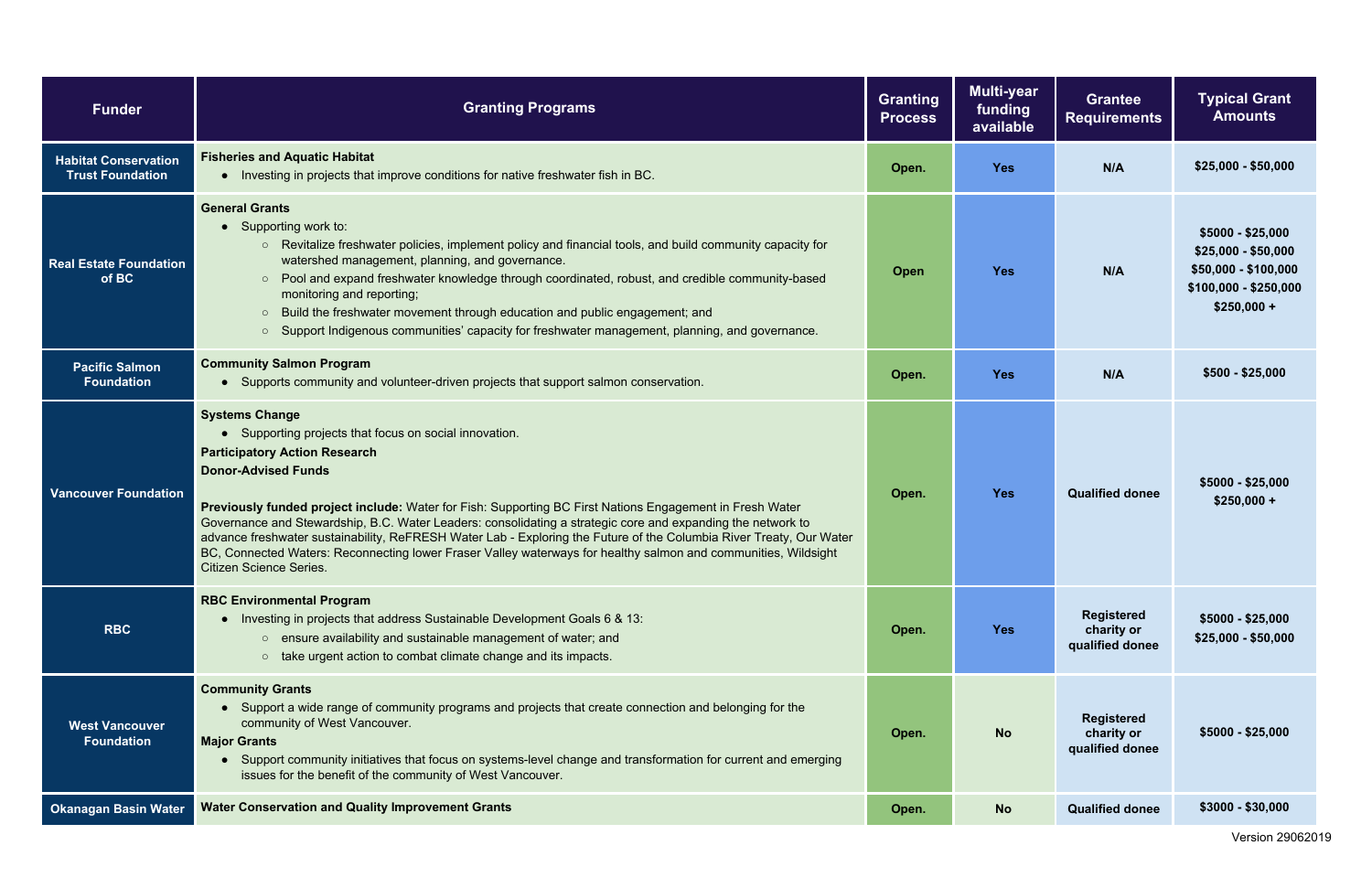| <b>Board</b>                                           | • Small grants to local governments and nonprofits for projects that conserve water or improve water quality, with a<br>valley-wide focus.                                                                                                                                                                                                                                                                                                                                                                                                                                                                                                                                                                                                                                                                                                                                                                                                                                                                                                                                                                                                                                                                                                            |                          |            |                                                    |                                             |
|--------------------------------------------------------|-------------------------------------------------------------------------------------------------------------------------------------------------------------------------------------------------------------------------------------------------------------------------------------------------------------------------------------------------------------------------------------------------------------------------------------------------------------------------------------------------------------------------------------------------------------------------------------------------------------------------------------------------------------------------------------------------------------------------------------------------------------------------------------------------------------------------------------------------------------------------------------------------------------------------------------------------------------------------------------------------------------------------------------------------------------------------------------------------------------------------------------------------------------------------------------------------------------------------------------------------------|--------------------------|------------|----------------------------------------------------|---------------------------------------------|
| <b>Victoria Foundation</b>                             | <b>Community Grants</b><br>• Supporting projects that address one or more Vital Signs, and contribute to the UN Sustainable Development<br>Goals within the Capital Regional District.                                                                                                                                                                                                                                                                                                                                                                                                                                                                                                                                                                                                                                                                                                                                                                                                                                                                                                                                                                                                                                                                | Open.                    | <b>No</b>  | <b>Qualified donee</b>                             | $$5000 - $25,000$<br>$$25,000 - $50,000$    |
| <b>LUSH Cosmetics</b>                                  | <b>Freshwater Strategy (BC &amp; ON) Charity Pot Grants</b><br>• 3-year (2019-2021) strategic focus on:<br>○ Advocacy and Campaigns;<br>○ Community-based monitoring;<br>• The assertion of First Nations rights; and<br>$\circ$ Capacity building.<br><b>National Charity Pot Grants (CA, US, Int'al)</b><br>• Support small, grassroots organizations that are working on the root causes of issues and creating long-term<br>sustainable change.                                                                                                                                                                                                                                                                                                                                                                                                                                                                                                                                                                                                                                                                                                                                                                                                   | Both.                    | <b>Yes</b> | <b>Qualified donee</b>                             | $$1000 - $25,000$                           |
| <b>Tides Canada</b><br><b>Foundation</b>               | <b>Pacific Salmon Watersheds Fund</b><br>• Funding supports the protection and sustainable use of wild salmon ecosystem watersheds in British Columbia<br><b>Full Circle Small Grants Fund</b><br>• Supports conservation and stewardship activities in northwestern Canada.<br><b>Indigenous Authority and Leadership Fund</b><br>• Supports Indigenous authority and leadership activities in BC                                                                                                                                                                                                                                                                                                                                                                                                                                                                                                                                                                                                                                                                                                                                                                                                                                                    | <b>By</b><br>invitation. | <b>Yes</b> | <b>Registered</b><br>charity or<br>qualified donee | $$5000 - $25,000$<br>$$25,000 - $50,000$    |
| <b>Environment and</b><br><b>Climate Change Canada</b> | Water Quality and Ecosystem Partnerships Program - Fraser River Basin (By Invitation)<br>Supporting Indigenous and other collaborative watershed organizations to effectively engage in water<br>governance. Support will target the development of policy, technical, and organizational tools and resources<br>which could include<br>Efforts to identify water governance priorities, policies, plans, and actions with a basis in local and<br>$\circ$<br>Indigenous knowledge and natural laws;<br>Defining culturally and ecologically relevant water objectives and codifying these in terms that may be<br>$\circ$<br>implemented through BC's WSA or through other Indigenous-led approaches to water governance; and<br>Opportunities for Indigenous Peoples in the Fraser River Basin to engage in water governance<br>$\circ$<br>discussions that enhance coordination and cooperation across Indigenous communities and other orders<br>of government.<br>• Opportunities that also support other ECCC priorities for sharing water quality information and increased<br>coordination with decision-making will be considered.<br><b>EcoAction Community Funding Program (Open)</b><br><b>Environmental Damages Fund (Both/targeted)</b> | Both.                    | <b>Yes</b> | N/A                                                | $$25,000 - $50,000$<br>$$50,000 - $100,000$ |
| <b>DeGaspe Beaubien</b><br>Foundation                  | <b>Aquahacking</b><br>• Investing in innovative technological solutions for water challenges.                                                                                                                                                                                                                                                                                                                                                                                                                                                                                                                                                                                                                                                                                                                                                                                                                                                                                                                                                                                                                                                                                                                                                         | <b>By</b><br>Invitation. | <b>Yes</b> | <b>Registered</b><br>charity or<br>qualified donee | $$5000 - $25,000$                           |

Version 29062019